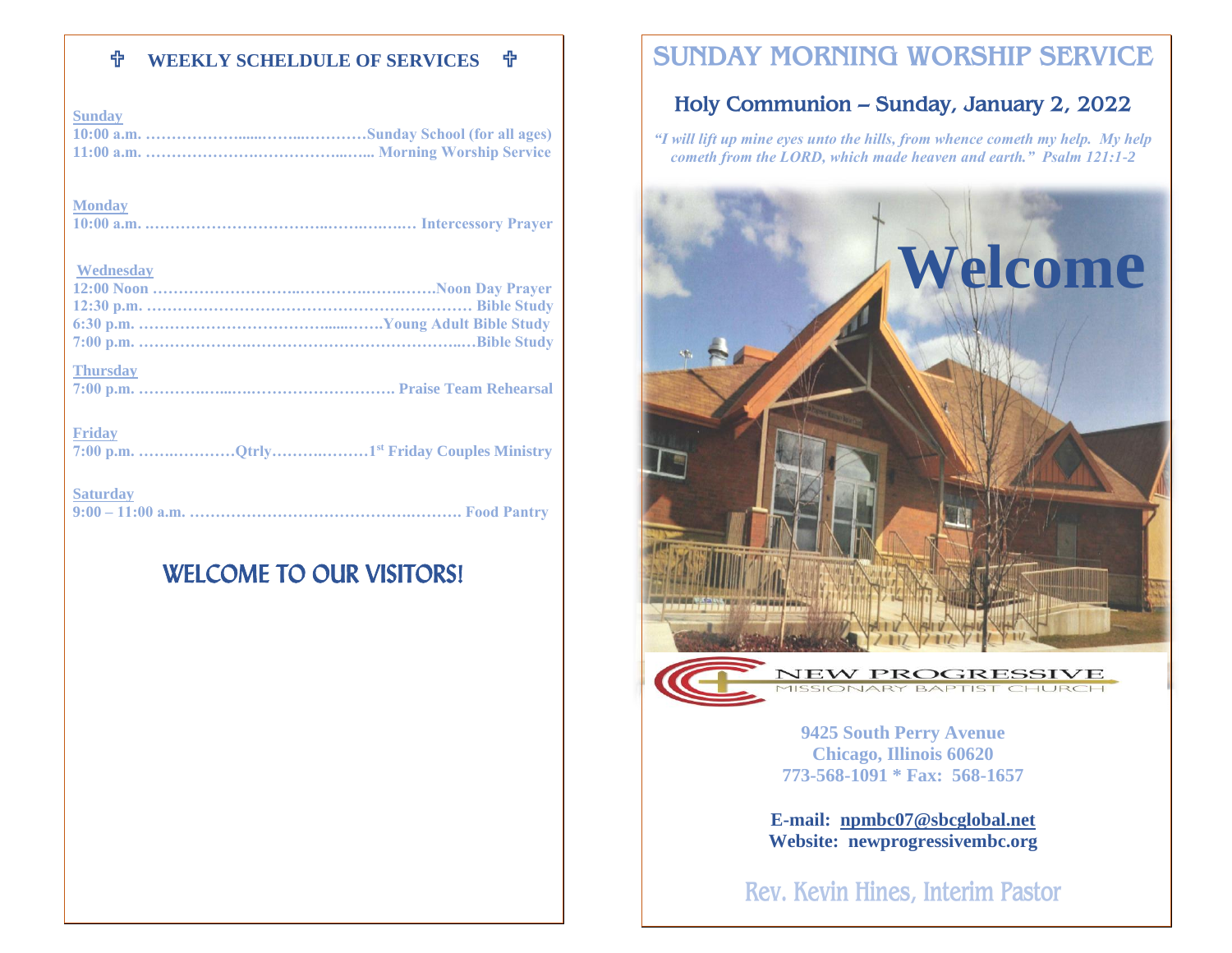# $\mathbf{C}$ **CONVENANT**

- **LEAD: "And they entered into covenant to seek the Lord God of their fathers with all their heart and with all their soul." What common experience leads us into spiritual fellowship and covenant relations with God and one another.**
- CONG: Having been led as we believe, by the Spirit of God, to receive the Lord Jesus Christ as our Saviour, and on the profession of our faith, having been baptized in the name of the Father, and of the Son, and of the Holy Ghost, we do now, in the presence of God, angels, and this assembly, most solemnly and joyfully enter into covenant with one another, as one body in Christ.
- **LEAD: What are some of the privileges and duties in this our own church?**
- CONG: With this view, we engage, to strive for the advancement of this church, in knowledge, holiness and comfort; to promote its prosperity and spirituality; to sustain its worship, ordinances, discipline, and doctrines.
- **LEAD: What vows do we gladly make as stewards of that which God has entrusted to us?**
- CONG: To contribute cheerfully and regularly to the support of the ministry, the expenses of the church, the relief of the poor, and the spread of the gospel and foster Christian education and missions throughout all nations.
- **LEAD: For the sake of our own home and loved ones, what tasks do we humbly assume?**
- CONG: We engage, to maintain family and secret devotions; to religiously educate our children, to seek the salvation of our kindred and acquaintances.
- **LEAD: For the sake of the unsaved, for whom Christ died; to what manner of life and conversation are we solemnly pledged?**
- CONG: To walk circumspectly in the world; to be just in our dealings, faithful in our engagements, and exemplary in our deportment; to avoid all tattling, backbiting, and excessive anger; to abstain from the sale and use of intoxicating liquors as a beverage and to be zealous in our efforts to advance the kingdom of our Saviour.

#### **LEAD: Since one is our Master, even Christ and all we are brethren, by what fraternal ministries are we to strengthen each other and adorn the teachings of our Lord and Saviour?**

CONG: We further engage, to watch over one another in brotherly love and watchfulness; giving and receiving admonition with meekness and affection; to remember each other in sickness and distress; to cultivate Christian sympathy in feeling and courtesy in speech; to be slow to take offense, but always ready for reconciliation, and mindful of the rule of our Saviour, to secure it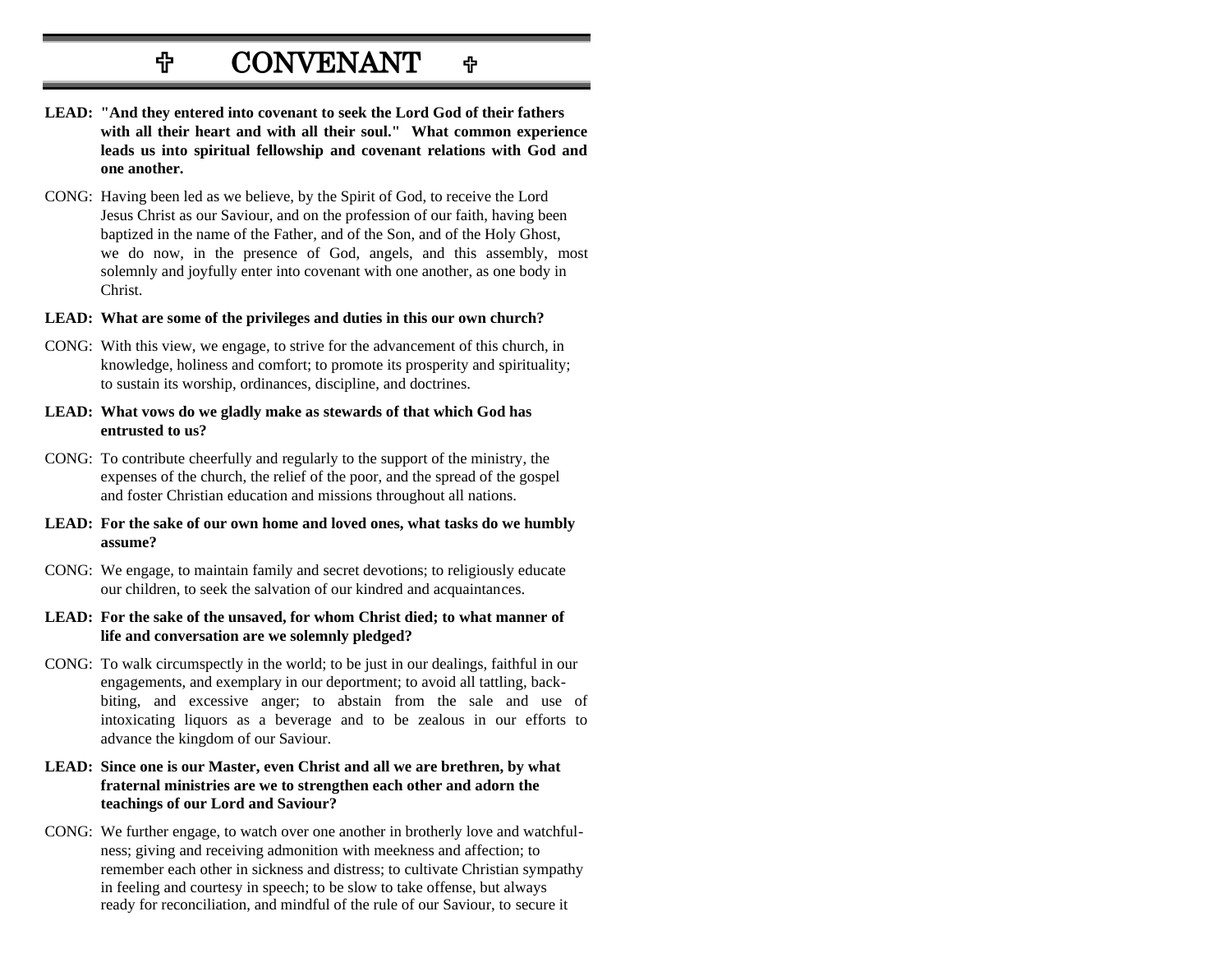without delay.

#### **LEAD: For the good of our own spiritual development and for the best interest of the Master's Kingdom, what do we promise to do, if we move beyond the reach of this church?**

- CONG: We moreover, engage, that when we remove from this place, we will, as soon as possible, unite with some other church of this faith, where we can carry out the Spirit of this covenant and the principles of God's word.
- **LEAD: Humbly confessing our past sins, we pray for grace and strength to keep these our Holy Vows, for the sake of JESUS CHRIST, our LORD. Amen.**

**\* \* \***

### **Order of Worship Service**

| <b>DEVOTION</b> |  |
|-----------------|--|
|                 |  |
|                 |  |
|                 |  |

RESPONSIVE READING- **Church Covenant**

LEAD: Rev. Lampkin

| CONG: Dr. Lampkin |  |
|-------------------|--|
|-------------------|--|

| <b>OFFERING REMINDER</b> |  |
|--------------------------|--|
|                          |  |
|                          |  |

### Remembering in Prayer and Deeds Our Sick and Shut-In

Sis. Ethelin Ackie Mother Alice Allen Dea. Eddie Bowie Sis. Phelippa Brown Sis. Sarah Carter Sis. Betty Christmas Please hold calls Sis. Queen Esther Crook Bro. Emmett Doss Bro. Richard & Mother Helen Downer Sis. Dorothy Drummond Sis. Arnetta Harris Sis. Susie Heard Sis. Larnzer Hill